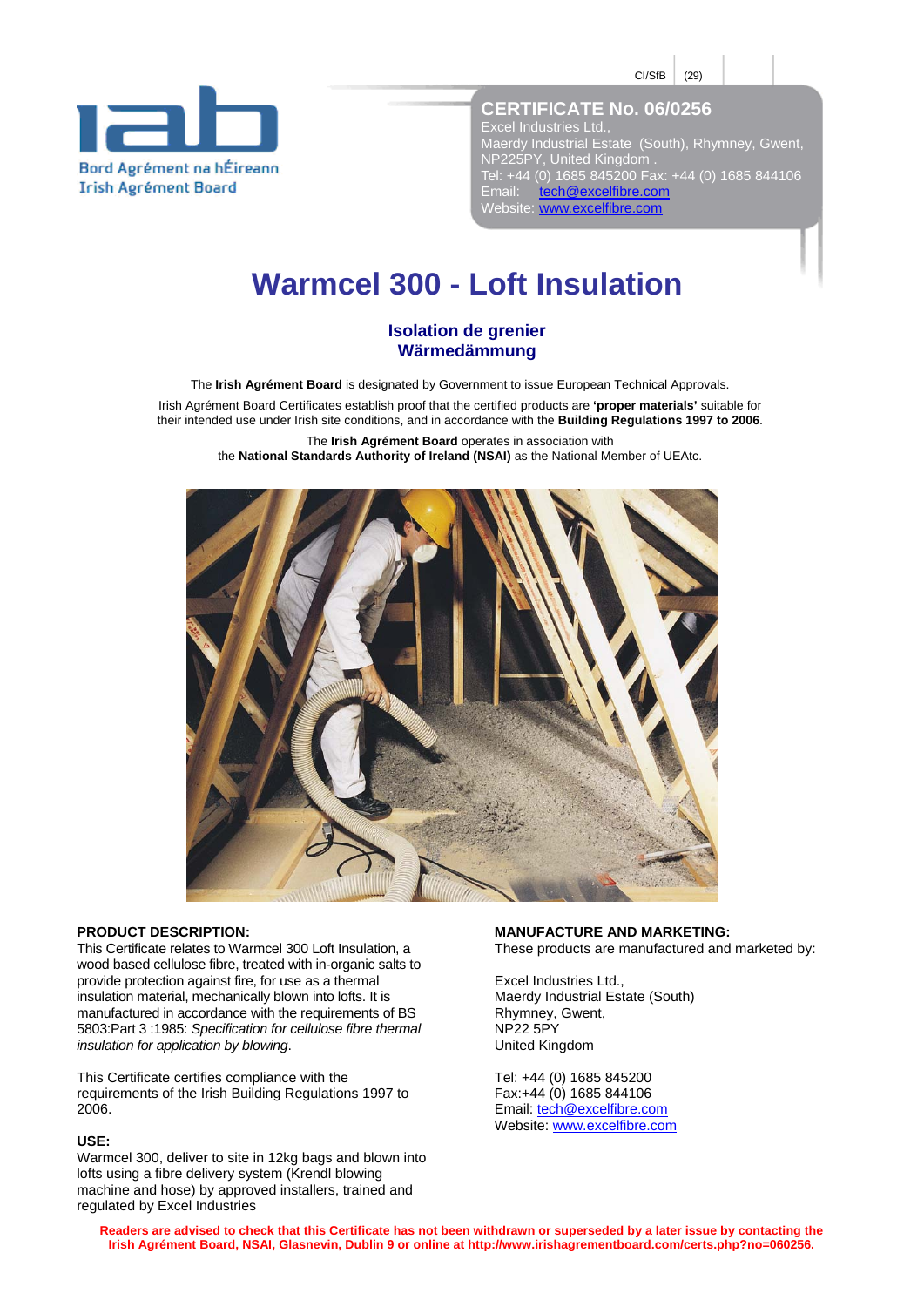

## Part One / Certification



## **1.1 ASSESSMENT**

In the opinion of the Irish Agrément Board (IAB), Warmcel 300, if used in accordance with this Certificate, can meet the requirements of the Building Regulations 1997 - 2006 as indicated in Section 1.2 of this Certificate.

## **1.2 BUILDING REGULATIONS 1997 to 2006 REQUIREMENT:**

*Part D – Materials and Workmanship*  **D3 –** Warmcel 300 as certified in this Irish Agrément Certificate is comprised of proper materials fit for their intended use (See Part 4 of this Certificate).

**D1 –** Warmcel 300 as certified in this Certificate, can meet the requirements of the building regulations for workmanship.

#### *Part B – Fire Safety*

 **B2 – Internal Fire Spread (Linings)**  Warmcel 300 complies with the performance requirements of BS 5803: Part4:1985 *Thermal insulation for use in pitched roof spaces in dwellings – Methods for determining flammability and resistance to smouldering.* 

#### **B3 – Internal Fire Spread (Structure)**

Lofts filled with Warmcel 300 can meet this requirement. Section 4.1 of this Certificate.

#### *Part F – Ventilation*  **F2 – Condensation in Roofs**

Warmcel 300 will not promote condensation and meets the regulation requirements when designed and installed in accordance with Section 2.4 and Part 3 of this Certificate and Appendix B of BS 5803: Part 5: *Specification for installation of man-made mineral fibre and cellulose fibre insulation.*

# *Part L – Conservation of Fuel and Energy*

**L1 - Conservation of fuel and energy**  Based on the measured thermal conductivity of Warmcel 300 referred to in this Certificate, the current 'U Value' requirements can be achieved (see Section 4.3 of this Certificate).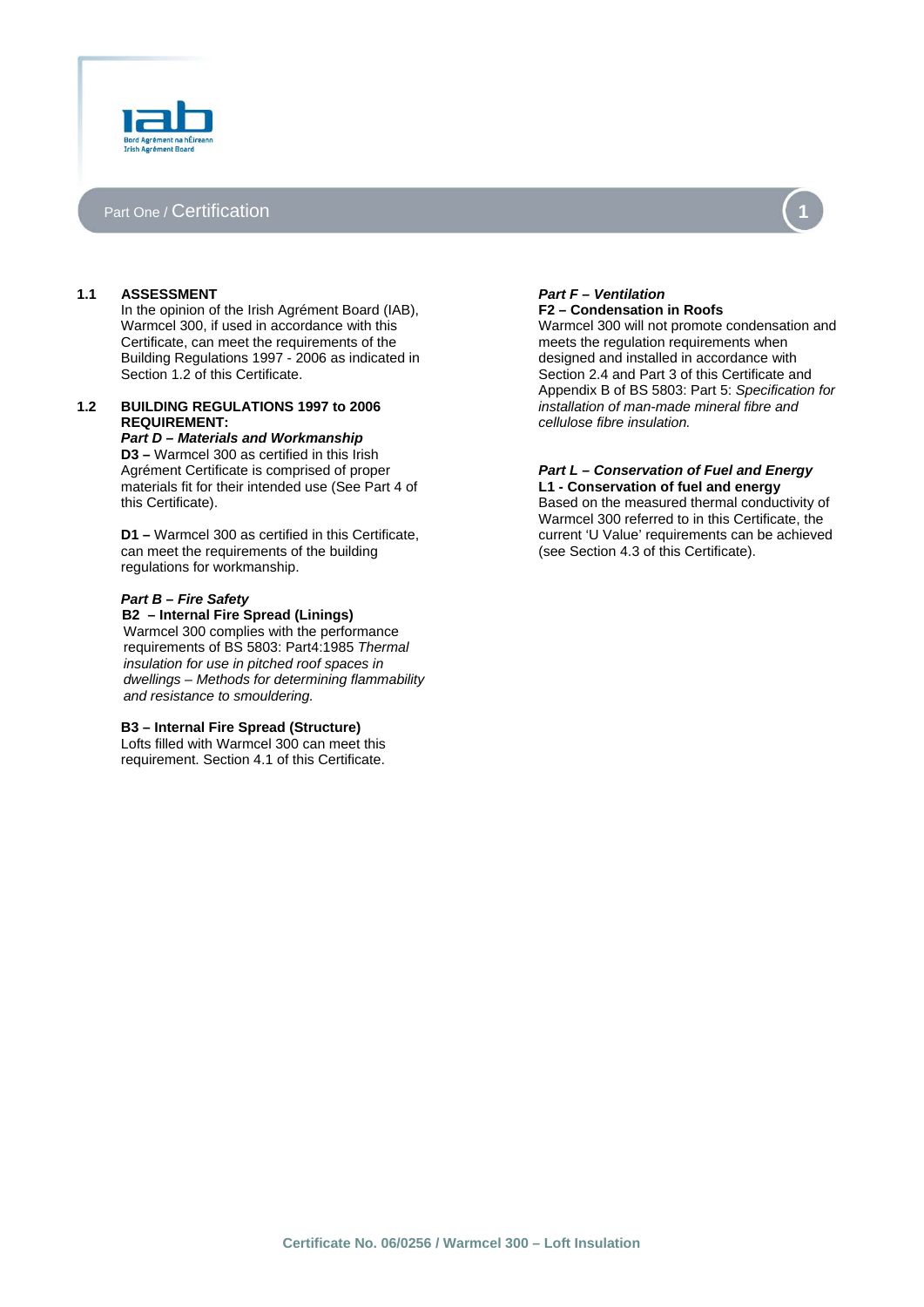

# Part Two / Technical Specification and Control Data



## **2.1 PRODUCT DESCRIPTION**

Warmcel 300 cellulose fibre insulation, manufacture in accordance with BS 5803: Part 3: 1985:*Thermal insulation for use in pitched roof spaces in dwellings- Specification for cellulose fibre thermal insulation for application by blowing*. It is used as a thermal insulation material open blown into lofts by approved installers, trained and regulated by Excel Industries. Warmcel 300 is grey in colour and has an average installed density of between 27kg/m<sup>3</sup> and  $35$  kg/m<sup>3</sup>.

## **2.2 MANUFACTURE**

Warmcel 300 is manufactured from dry clean recycled newsprint which is shredded into small separate pieces. Controlled quantities of boric acid and magnesium sulphate are added during the production process. The product is then packed in red 12kg polythene bags with a baled density of 200 kg/ $\overline{m}^3$  and stacked on pallets -45 per pallet, which is wrapped in a clear polythene cover for additional protection.

### **2.2.1 Quality Control**

Quality control checks are carried out on the incoming raw materials, during production and on the finished product. The management systems of Excel Industries Ltd. have been assessed and registered as meeting the requirements of ISO 9001:2000 by the British Board of Agrément (BBA Certificate No. T235038/2004).

## **2.3 DELIVERY, STORAGE AND MARKING**

Warmcel 300 is delivered to site on pallets in sealed polythene bags each weighing approximately 12kg. Each pallet contains a label identifying the product name, batch code, date of manufacturer and the IAB Logo and Certificate number is printed on the individual bales.

The packaging on Warmcel 300 must be protected from damage in transit and the bags should be stored off the ground, under cover in dry conditions, protected from heat and ignition sources and unopened until ready for use.

# **2.4 INSTALLATION**

**2.4.1 General** 

Warmcel 300 must be installed in accordance with the relevant recommendations of BS 5803: Part 5:1985 *Thermal Insulation for use in pitched roof spaces in dwellings – Specification for installation of man-made mineral fibre and cellulose fibre insulation,* and the Warmcel Loft Insulation Installers Manual. Installation must only be performed by approved installers, trained and regulated by Excel Industries.

Warmcel 300 should no be used where ambient  $temperatures$  are consistently above  $65^{\circ}$ C. It is essential the roof space is ventilated to meet the requirements of BS 5803: Part 5 :1985. Appendix B.

Warmcel 300 is compatible with other insulation types and can therefore be used in top-up situations. In case of doubt the certificate holder's advice should be sought.

## **2.4.2 Approved Installers**

Installation of Warmcel 300 Loft insulation is carried out by the Approved Installers of Excel Industries Ltd. who:

- 1) Are required to meet the requirements of an initial site installation check by IAB prior to approval and are subject to the IAB Surveillance Scheme.
- 2) Are approved by Excel Industries Ltd. and the IAB to install the product.
- 3) Have undertaken to comply with the Excel Industries Ltd. installation Procedure.
- 4) Are employing technicians who have been issued with appropriate identity cards by Excel Industries Ltd. At least one member of each installation team must carry a card verifying this.
- 5) Are subject to supervision by Excel Industries Ltd. including unannounced site inspections.

## **2.4.3 Procedure**

1. The loft to be insulated should first be cleared of stored items and the water tank and ventilation openings covered to prevent the ingress of fibre. After the installation of the insulation is completed a permanent guard must be fitted to all vents to prevent blockage by the fibre.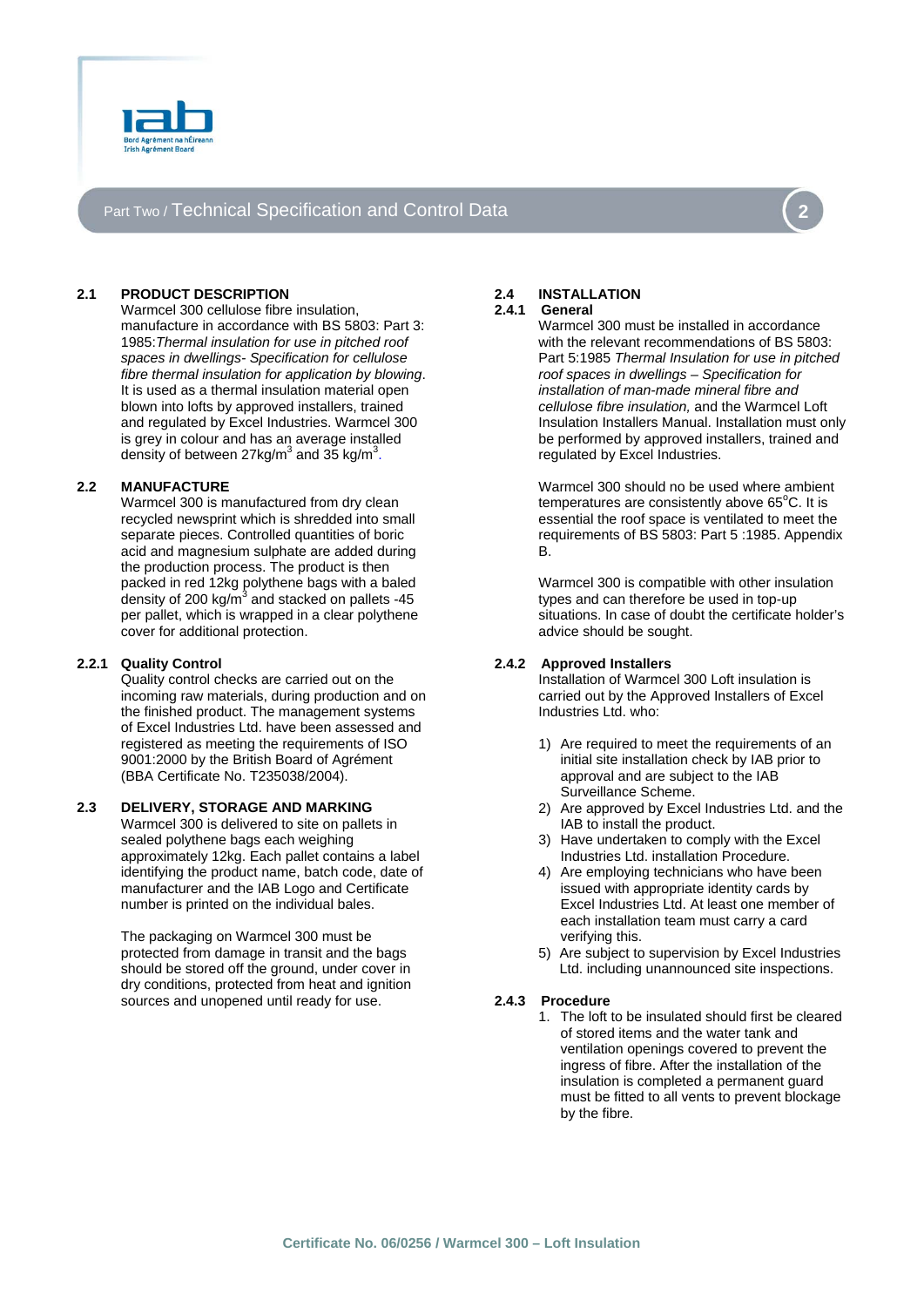

2. All perforations through the plasterboard ceiling at pipe drops etc. must be sealed with mastic sealant to prevent the ingress of moist air and to prevent the loss of insulation material through the perforations. See figure 1.



## **Figure 1: Sealing of Perforations**

3. All electrical cables of high amperage uses (cooker and shower cables) should be raised and clipped to a conventional rafter or tie above the level of the Warmcel 300 insulation to meet the requirements of ETCI publication EF 207:2003: *Guide to the National Rules for Electrical Installation as Applicable to Domestic Installations.* All other electrical cables should be laid above the insulation once installation is complete.

- 4. All pipework on the cold side of the insulation should be well insulated to minimise the risk of freezing. Cold water tanks shall be completely enclosed and insulated to meet the requirements of BS 5803: Part 5: 1985.
- 5. Warmcel 300 should not be placed in contact with flues or metal chimneys or in contact with heating pipes or fittings where the surface temperature is likely to exceed a continuous temperature of 80°C. Warmcel 300 installations should be at least 200 mm from the flue in a chimney or 40mm from the outer surface of the brick or blockwork chimney. Where a flue pipe is used, Warmcel 300 should be separated from the flue pipe by at least three times the diameter of the flue pipe in accordance with the requirements of TGD Part J of the Building Regulations 1997 to 2006.
- 6. Due to the fire risk due to high temperatures that can be caused by high current values produced by extra-low voltage lighting, it is recommended that only surface mounted extra-low voltage lighting be used. However where recessed lights exists, or are to be used, particularly recessed down lighters, guards should be fitted to keep the Warmcel 300 insulation at lease 75mm from the heat source and should be made of rigid boards or light gauge non-magnetic metal. Where used with down lighters and recessed light fittings, the guard should be open topped, or ventilated by drilling holes in the top of the guard. See figure 2.



 **Figure 2: Typical Detail of Light Guard**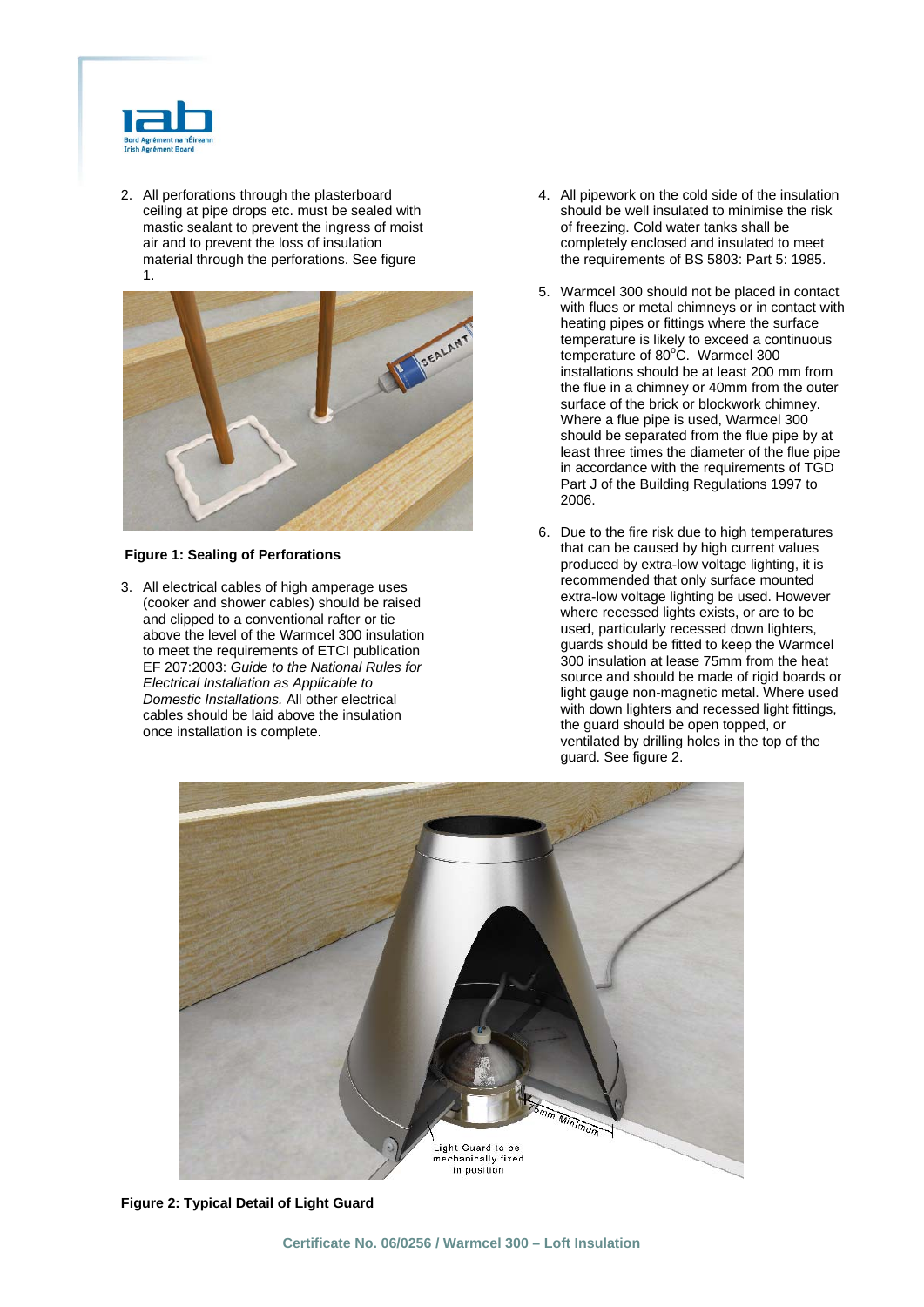

- 7. Warmcel 300 insulation is installed by approved installers using the Krendl 250 (producing an average installed density of 27  $\text{kg/m}^3$ ) or Krendl 450 Blowing Machine (producing an average installed density of 35 kg/m3 ). Krendl 500, Krendl 2000 and Krendl 2001 machines can also be used (each produces an average installed density of 35 kg/m<sup>3</sup>). The Certificate holder should be contacted if further information on these machines is required.
- 8. Where eaves ventilation exists, proprietary eaves ventilators must be used when installing Warmcel 300 insulation, to meet the ventilation requirements of BS 5803: Part 5 :1985. See figure 3.
- 9. A proprietary polyethylene or timber hatchsurround is fixed to the hatch frame and holds the Warmcel 300 insulation in place around the hatch perimeter. See figure 4. In addition, timber boards can be installed over the insulation immediately around the hatch to facilitate access to the loft space.
- 10. The hatch door itself can be insulated by using a proprietary polyethylene bag filled with Warmcel 300 and stapled to the back of the hatch door or by fastening a portion of rigid IAB approved insulation material to the hatch door. In addition the perimeter of the hatch should be sealed with a draft excluder to minimise water vapour ingress
- 11. An extra 10% thickness (above the desired final thickness) should be installed before levelling of the surface to ensure a minimum depth requirement is achieved after settlement.
- 12. A Warmcel Customer Information Sheet is installed inside the loft, close to the hatch opening giving details of the Warmcel 300 insulation system used.
- 13. After installation of Warmcel 300, the floor area of the loft should not be used for storage. If storage is required, raised shelving should be used.
- 14. Warmcel 300 absorbs moisture and should therefore be replaced with new dry material if it becomes wet.



 **Figure 3: Typical Detail at Eaves**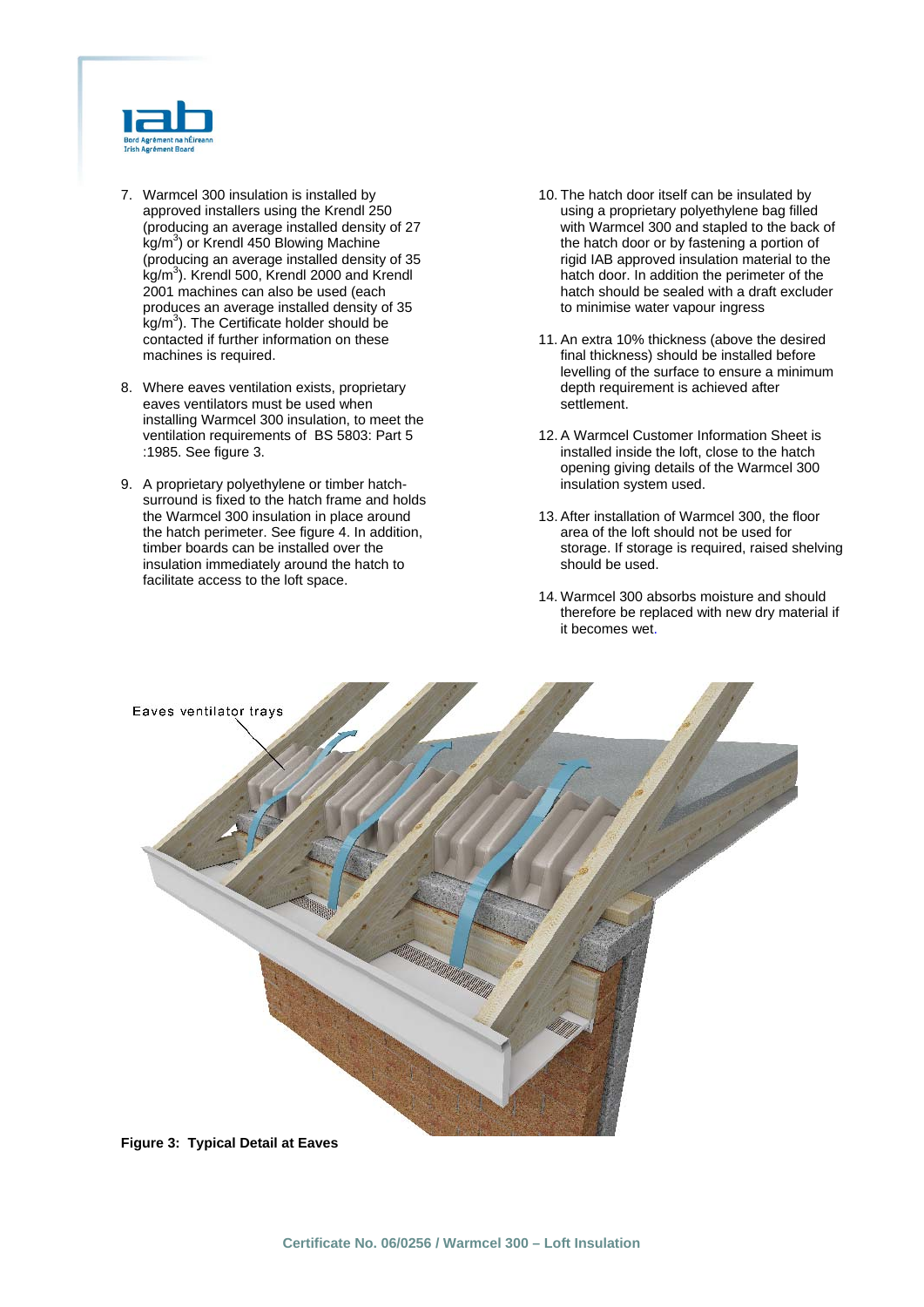

## **2.4.4 Supervision**

Installation should be carried out in accordance with this Certificate, Excel Industries Ltd's System Supplier Manual and the IAB Surveillance Scheme.

During and after installation the following simple checks can be made, as an aid to determining that the installation conforms to the certified method:

- 1) Check that the eaves ventilation has been maintained.
- 2) Check that all electrical cables of high amperage uses are raised clear of the insulation, and that all other electrical cables should be laid above the insulation once installation is complete
- 3) Check that recessed lights exists are isolated from the insulation.
- 4) Check that exposed pipework above the insulation has been insulated to minimise the risk of freezing.
- 5) Check that all water tanks have been completely enclosed and insulated.
- 6) Check that the access hatch has been permanently and independently insulated.
- 7) Check that the insulation is not placed in contact with heating pipes or fitting above 80°C.
- 8) Check that all perforations through the plasterboard have been sealed with mastic sealant.
- 9) Ensure a hatch guard has been installed.

On completion of the installation of Warmcel 300, the Installer shall provide the client with signed and stamped certificate containing details of the installation to meet the requirements of BS 5803: Part 5: 1985, paragraph 10.



**Figure 4: Typical installation details of Warmcel 300**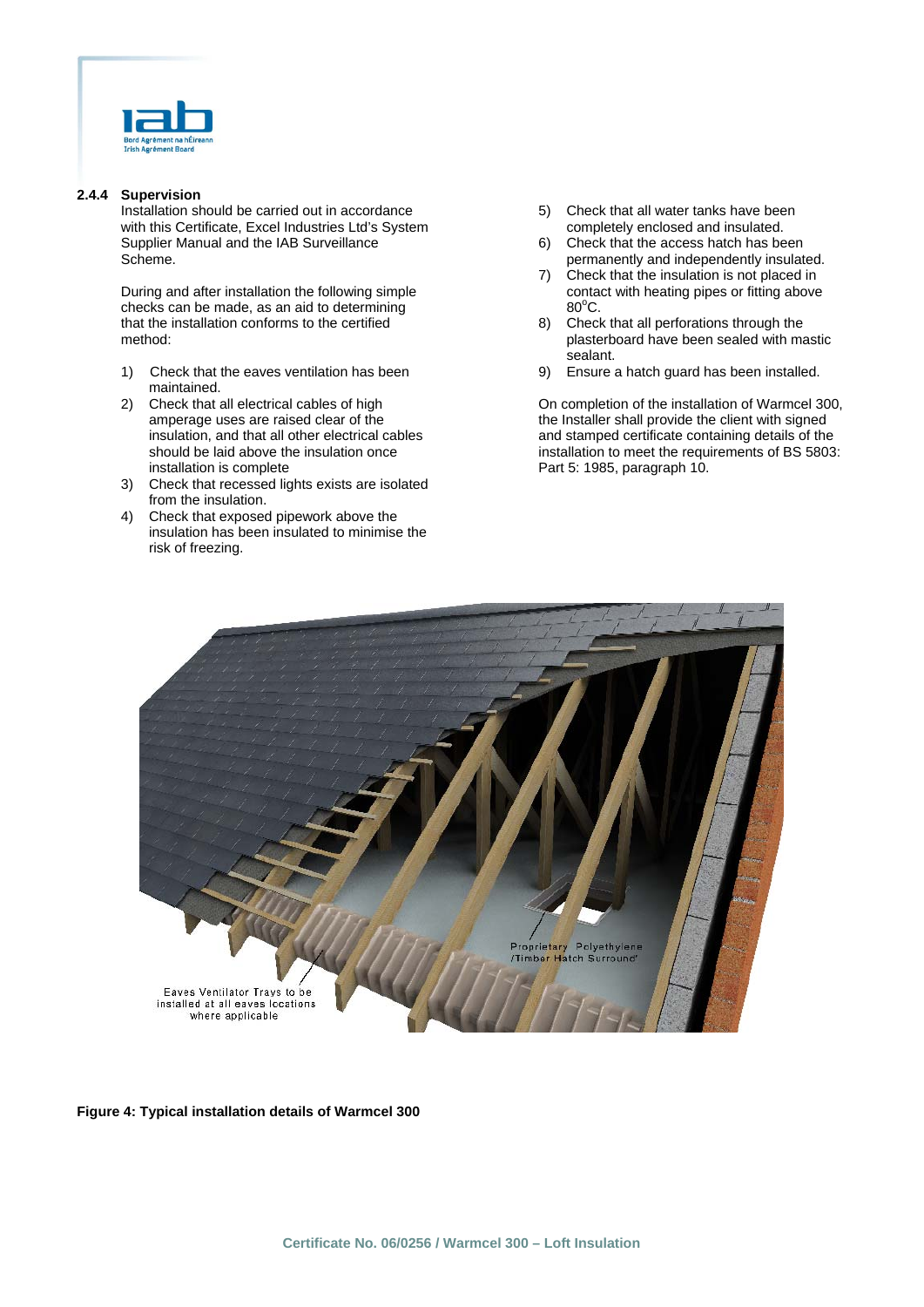

# Part Three / **Design Data 3 3**

### **3.1 GENERAL**

Warmcel 300 Loft Insulation, when installed in accordance with this Certificate, is effective in reducing the U-value (thermal transmittance) of new and existing attic floor constructions. See Table 1 for details.

- **3.2** It is essential that perforations through the plasterboard ceiling at pipe drops etc. are sealed with mastic sealant to prevent the ingress of moist air. In addition, service openings should be sealed with a draft excluder. Any wet or damp Warmcel 300 insulation must be replaced with new material.
- **3.3** As with all types of attic insulation, construction detailing should comply with good practices. Any defects should be corrected prior to the installation of insulation system.
- **3.4** Special precautions are required when installing Warmcel 300 in close proximity with electrical cables of high amperage, extra-low voltage lighting or items whose surface temperature is likely to exceed a continuous temperature of
- **3.5** Warmcel 300 should not be used where ambient temperatures are likely to be constantly above  $65^{\circ}$ C.

 $80^{\circ}$ C as detailed in 2.4.3 of this certificate.

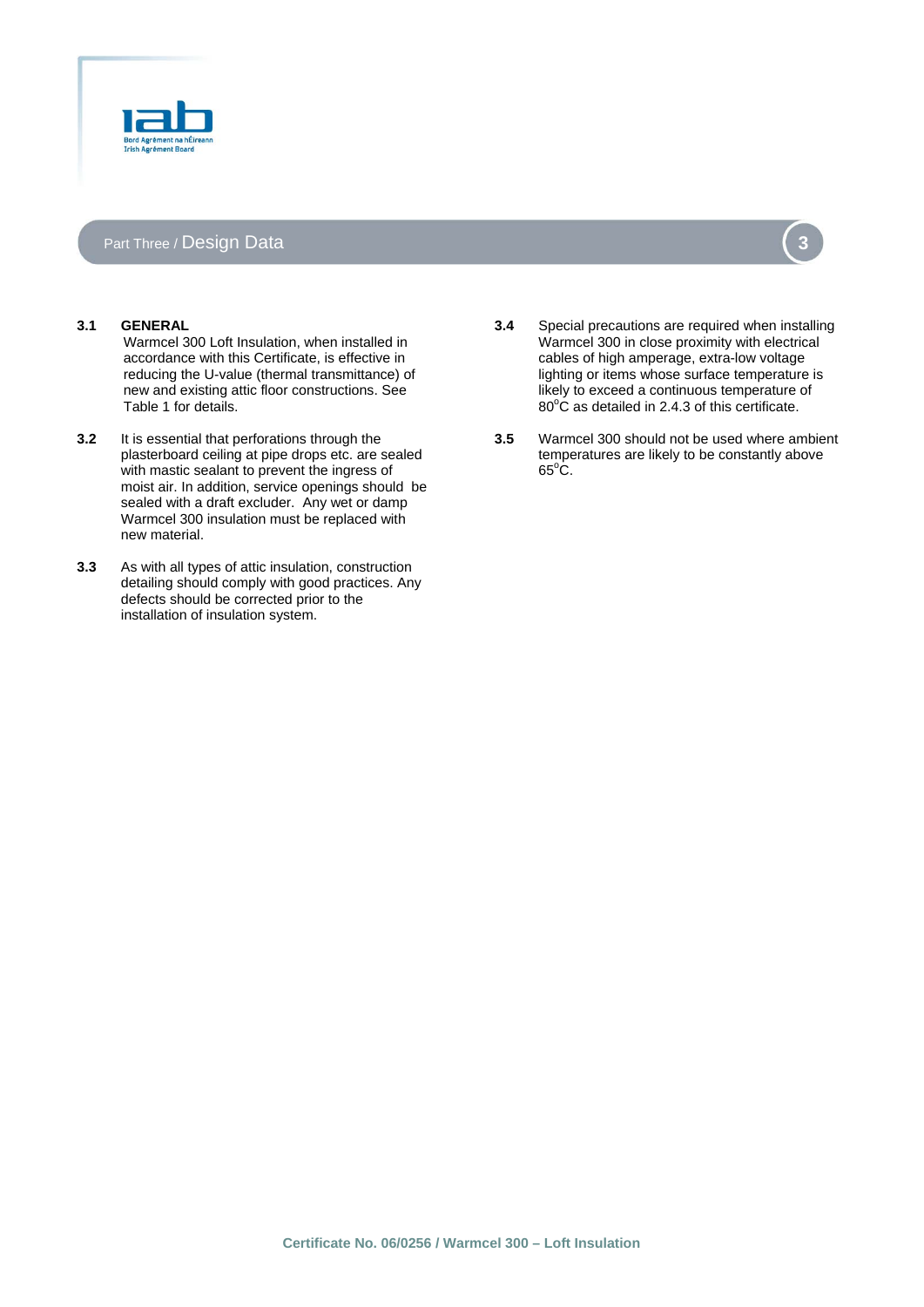

# Part Four / Technical Investigations



### **4.1 BEHAVIOUR IN FIRE**

Warmcel 300 contains inorganic fire retardants which inhibit flaming and smouldering combustion and complies with the performance requirements of BS 5803: Part 4:1985. The product is however classified as a combustible material and must therefore not be used in close proximity to flues in accordance with the requirements of TGD Part J of the Building Regulations 1997 to 2006. See clause. 2.4.3 paragraph 5 and 7 for details relating to the installation of Warmcel 300.

## **4.2 RESISTANCE TO MOISTURE**

Warmcel 300 absorbs moisture and should therefore be replaced with new dry material if it becomes wet. All perforations through the plasterboard must be sealed with mastic sealant to prevent moisture ingress.

#### **4.3 THERMAL INSULATION**

The declared thermal conductivity (λ value) of Warmcel 300 when measured in accordance with I.S. EN 12667:2000 *Thermal performance of building materials and products – Determination of thermal resistance by means of guarded hot plate and heat flow meters method – Products of high and medium thermal resistance*, is 0.040 W/mK.

 See Table 1 for declared U-values of Warmcel 300 (after settlement).

### **4.4 TOXICITY**

Warmcel 300 does not carry a hazard classification. The product is a non-irritant with a pH of  $6.5 - 7.5$  and while no specific safety equipment is required, compliance with the Safety, Health and Welfare at Work (General Application) Regulations 1993 (S.I. No. 44 of 1993) and Amendments regarding Personal Protective Clothing should be observed together with Excel Industries safety protocols.

#### **4.5 CORROSIVITY**

Warmcel 300 meets the requirements for resistance to initiate corrosion when tested to BS 5803: Part 3, Appendix B *Method of test for corrosivity.*

#### **4.6 DURABILITY**

Warmcel 300 contains additives to provide protection against insects, biological and fungal attack and to make them unattractive to vermin. The product will be virtually unaffected by the normal conditions found in a roof space and will have a life compatible with that of traditional loft insulation materials so long as it kept dry and installed in accordance with this Certificate. Warmcel 300 absorbs moisture and should therefore be replaced with new dry material if it becomes wet.

#### **4.8 TESTS**

Tests were carried out to determine the products characteristics, thermal conductivity, corrosivity, and practability.

#### **4.9 OTHER INVESTIGATIONS**

- (i) Existing data on product properties in relation to fire, toxicity, environmental impact and durability were assessed.
- (ii) The manufacturing process was examined including the methods adopted for quality control, and details were obtained of the quality and composition of the materials used.
- (iii) In-house testing, including smoulder, flammability, ash content, blowtorch, settlement and retention of additives tests were also assessed.

| Table 1: Estimated U Values *                                                                                               |                               |                                      |                                                                    |
|-----------------------------------------------------------------------------------------------------------------------------|-------------------------------|--------------------------------------|--------------------------------------------------------------------|
| <b>Installed Thickness (mm)</b>                                                                                             | <b>Settled Thickness (mm)</b> | Settled Density (kg/m <sup>3</sup> ) | <b>Declared Installed U Value</b><br>(After settlement) – $W/m^2K$ |
| 100                                                                                                                         | 90                            | $25 + 15%$                           | 0.44                                                               |
| 150                                                                                                                         | 135                           | $25 + 15%$                           | 0.30                                                               |
| 200                                                                                                                         | 180                           | $25 + 15%$                           | 0.22                                                               |
| 250                                                                                                                         | 225                           | $25 + 15%$                           | 0.18                                                               |
| 300                                                                                                                         | 270                           | $25 + 15%$                           | 0.15                                                               |
| * Above U values based on Warmcel 300 having a thermal conductivity () value) of 0.040W/mK when installed with a density of |                               |                                      |                                                                    |

\* Above U values based on Warmcel 300 having a thermal conductivity (λ value) of 0.040W/mK when installed with a density of<br>24kg/m<sup>3</sup>. Assumed roof construction of 10mm tiles on battens, sarking felt, loft space with 100 en/over and 10mm p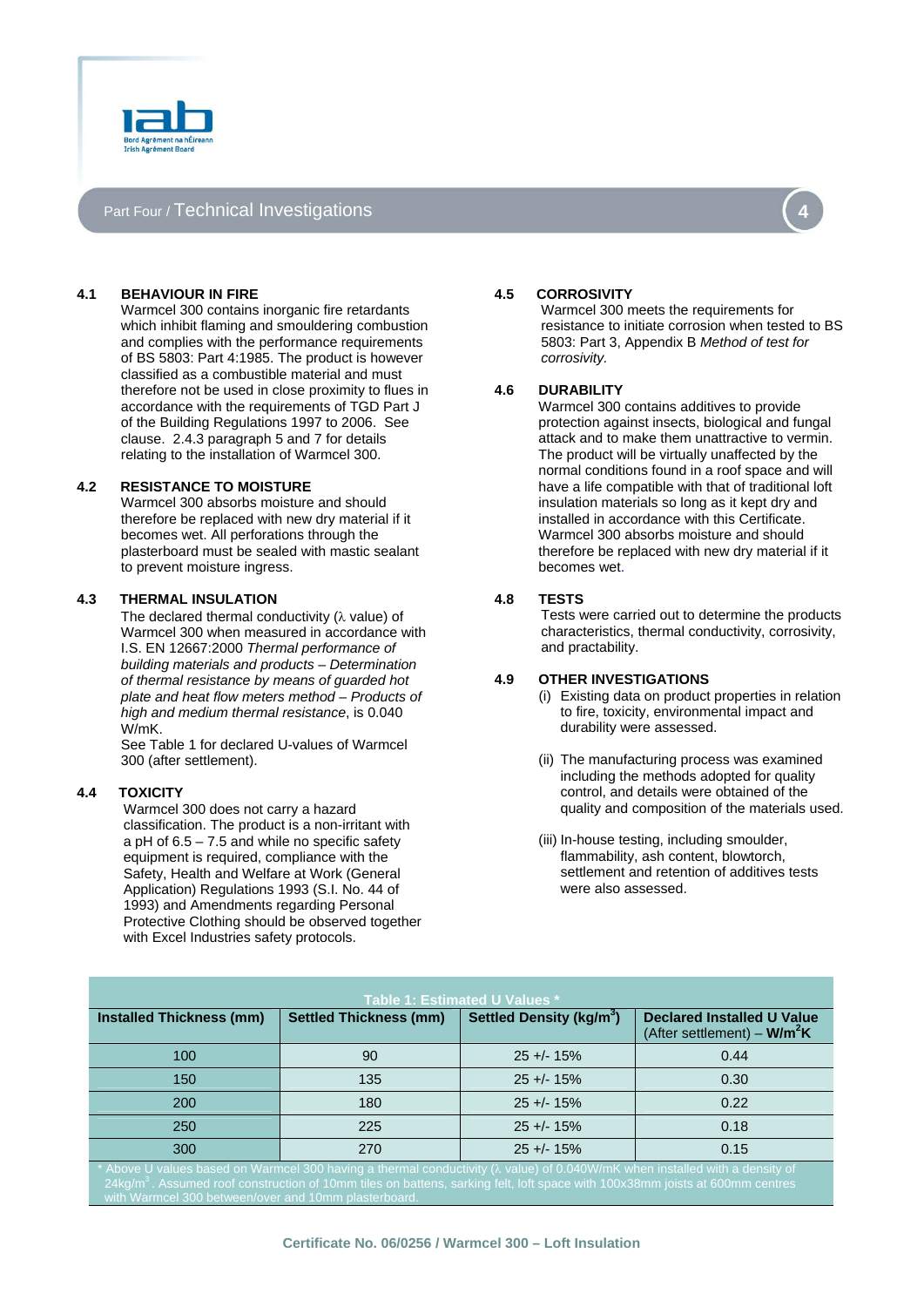

# Part Five / Conditions of Certification

- **5.1** National Standards Authority of Ireland ("NSAI") following consultation with the Irish Agrément Board ("IAB") has assessed the performance and method of installation of the product/process and the quality of the materials used in its manufacture and certifies the product/process to be fit for the use for which it is certified provided that it is manufactured, installed, used and maintained in accordance with the descriptions and specifications set out in this Certificate and in accordance with the manufacturer's instructions and usual trade practice. This Certificate shall remain valid for five years from date of issue so long as:
	- (a) the specification of the product is unchanged.
	- (b) the Building Regulations 1997 to 2006 and any other regulation or standard applicable to the product/process, its use or installation remains unchanged.
	- (c) the product continues to be assessed for the quality of its manufacture and marking by NSAI.
	- (d) no new information becomes available which in the opinion of the NSAI, would preclude the granting of the Certificate.
	- (e) the product or process continues to be manufactured, installed, used and maintained in accordance with the description, specifications and safety recommendations set out in this certificate.
	- (f) the registration and/or surveillance fees due to IAB are paid.
- **5.2** The IAB mark and certification number may only be used on or in relation to product/processes in respect of which a valid Certificate exists. If the Certificate becomes invalid the Certificate holder must not use the IAB mark and certification number and must remove them from the products already marked.
- **5.3** In granting Certification, the NSAI makes no representation as to;
	- (a) the absence or presence of patent rights subsisting in the product/process; or
	- (b) the legal right of the Certificate holder to market, install or maintain the product/process; or
	- (c) whether individual products have been manufactured or installed by the Certificate holder in accordance with the descriptions and specifications set out in this Certificate.
- **5.4** This Certificate does not comprise installation instructions and does not replace the manufacturer's directions or any professional or trade advice relating to use and installation which may be appropriate.
- **5.5** Any recommendations contained in this Certificate relating to the safe use of the certified product/process are preconditions to the validity of the Certificate. However the NSAI does not certify that the manufacture or installation of the certified product or process in accordance with the descriptions and specifications set out in this Certificate will satisfy the requirements of the Safety, Health and Welfare at Work Act. 1989, or of any other current or future common law duty of care owed by the manufacturer or by the Certificate holder.
- **5.6** The NSAI is not responsible to any person or body for loss or damage including personal injury arising as a direct or indirect result of the use of this product or process.
- **5.7** Where reference is made in this Certificate to any Act of the Oireachtas, Regulation made thereunder, Statutory Instrument, Code of Practice, National Standards. Manufacturer's instructions, or similar publication, it shall be construed as reference to such publication in the form in which it is in force at the date of this Certification.